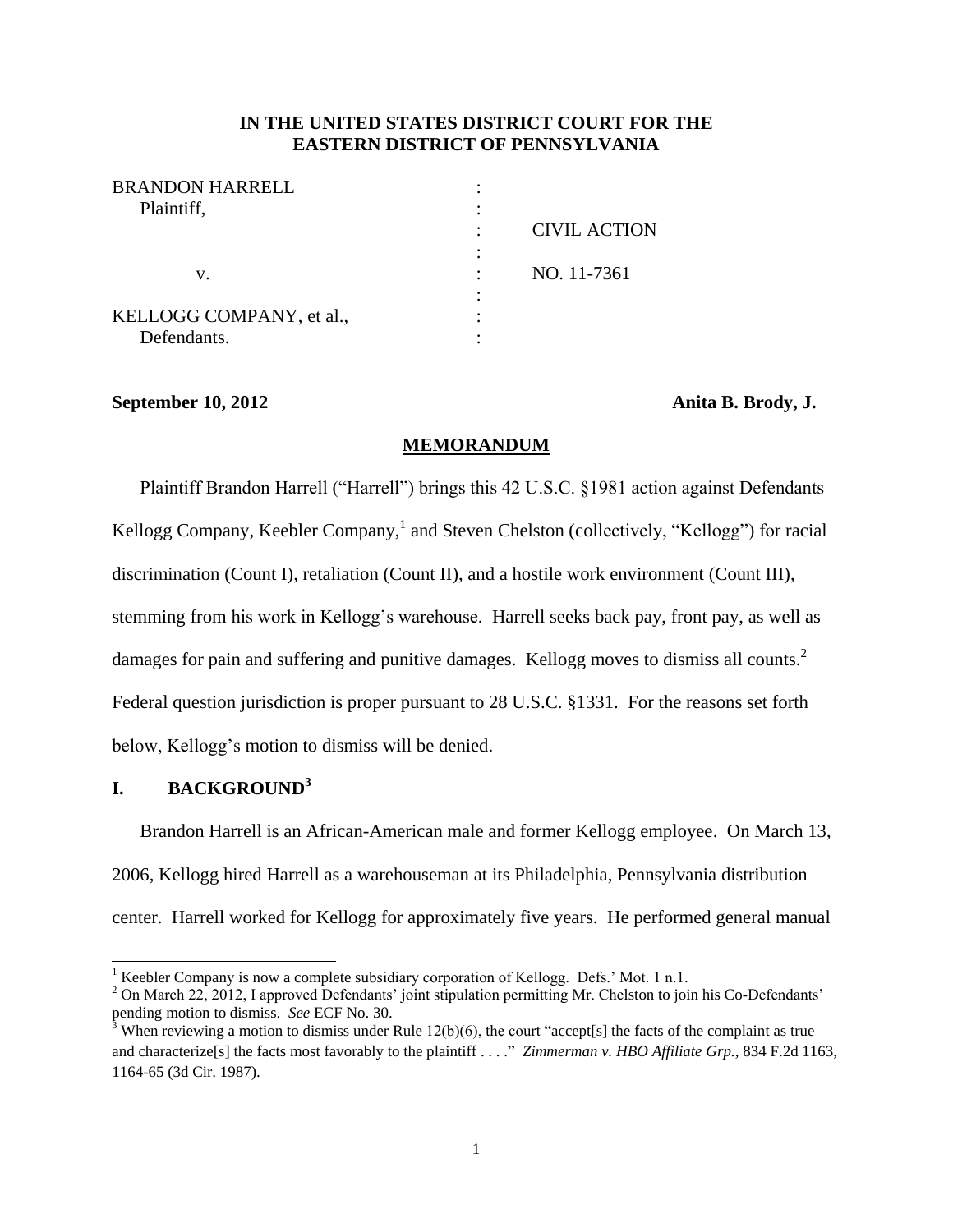tasks that involved physical labor. Kellogg employed approximately fifty employees in the warehouse. Steven Chelston, a Caucasian male, supervised Harrell. Harrell was represented by the Food Driver Salesman, Dairy and Ice Cream Workers Union, Local No. 463 ("Union"). In 2007, the Union entered into a collective-bargaining agreement ("CBA") with Kellogg.

On February 17, 2010, Harrell injured his knee while lifting products at work.<sup>4</sup> The next day, a physician representing Kellogg examined the knee and imposed work-related restrictions. Harrell alleges that Kellogg did not honor those restrictions due to his race.<sup>5</sup> Instead, Kellogg assigned Harrell, an experienced African-American employee, the same pre-injury work duties. The assignments included walking and heavy lifting. Harrell repeatedly complained to management, including African-American supervisor Maurice Seally. Kellogg did not assign him to light-duty work until a physician drained fluid from his knee in April. On account of his race, Harrell was not assigned to the areas typically reserved for light-duty work. Instead, Kellogg placed him near a high-speed forklift operation and behind high-stacked pallets of product. These assignments were not only dangerous but also near the warehouse's trash area. Chelston told Harrell that he was not permitted to talk, read, work, or even answer emergency phone calls. Chelston then moved Harrell to the back of the warehouse where the other employees could not see the African-American warehouseman. He remained there for a week. Kellogg finally relocated Harrell to a location outside of Seally's office. But at Chelston's behest, Seally told Harrell to move his seat further from the office. The new dangerous location was near a metal guard rail and the warehouse's electrical boxes. Kellogg informed Harrell that

 $\overline{a}$ 

<sup>4</sup> On October 3, 2007, Harrell filed a workers' compensation claim related to an ankle injury. CorVel, Kellogg's third-party workers' compensation administrator, accepted the claim. Harrell received compensation for lost wages and medical treatment for the claim.

 $<sup>5</sup>$  In the Complaint, Harrell sometime singles out Chelston as the individual responsible for the racially</sup> discriminatory treatment he received, while at other times he refers generally to Defendants' management.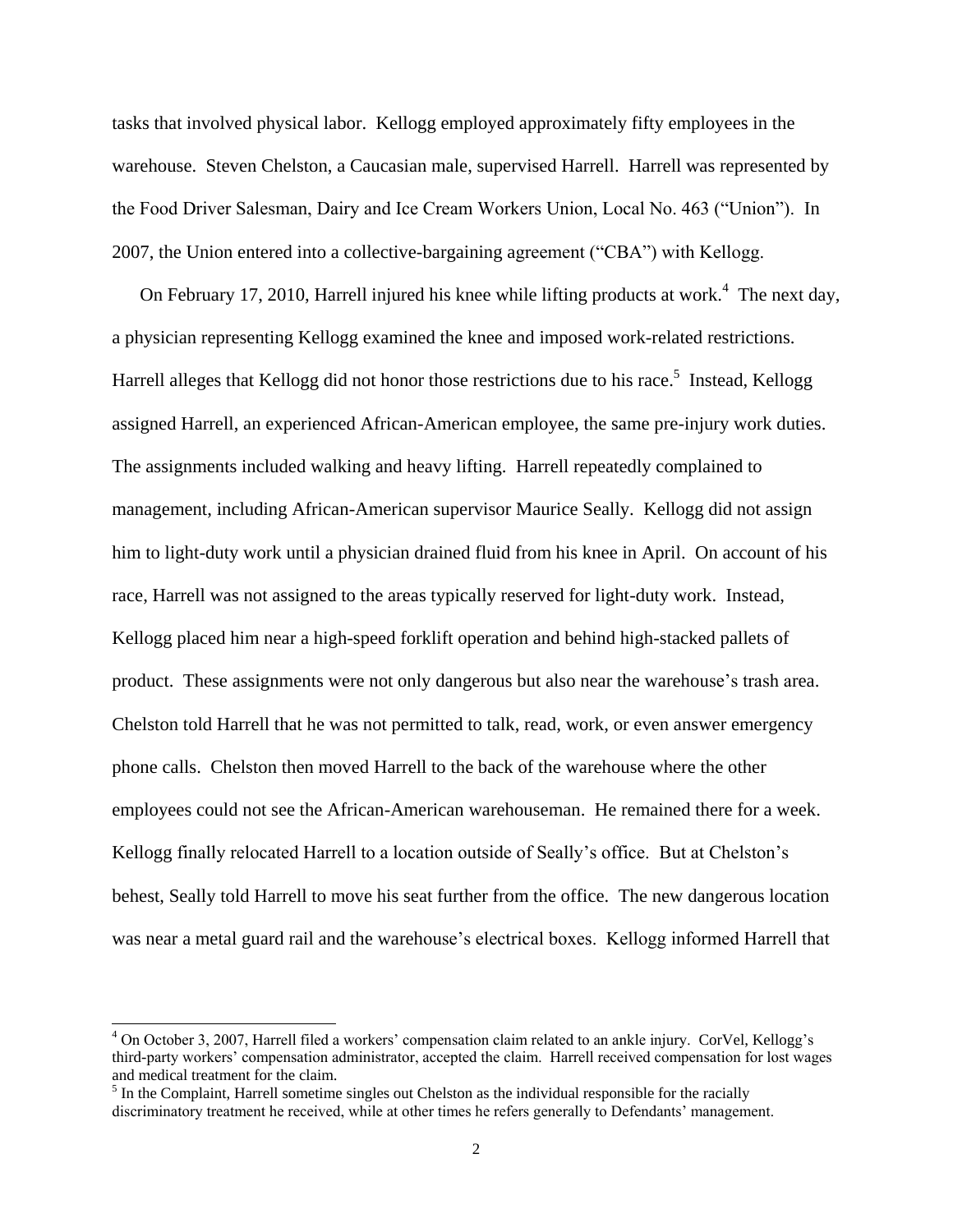he could be terminated if he did not remain in the unsafe location. Seally then told Harrell that Kellogg was not acting in the best interests of African-American employees.

In May 2010, Harrell filed a Title VII complaint of racial discrimination with the Equal Employment Opportunity Commission ("EEOC"). In June 2010, after learning of the EEOC complaint, Kellogg informed Harrell that it had no work for him and effectively terminated him. Meanwhile, Kellogg permitted a less senior Caucasian employee to perform light-duty sedentary work that Harrell could have performed.

#### **II. LEGAL STANDARD**

Kellogg brings a motion to dismiss under Federal Rules of Civil Procedure 12(b)(1) and 12(b)(6). Kellogg argues that the CBA's mandatory arbitration provision divests this Court of subject matter jurisdiction under  $12(b)(1)$ . The Third Circuit, however, has "support[ed] the traditional practice of treating a motion to compel arbitration as a motion to dismiss for failure to state a claim upon which relief can be granted." *Palcko v. Airborne Express, Inc.*, 372 F.3d 588, 597 (3d Cir. 2004); *see also Nationwide Ins. Co. of Columbus, Ohio v. Patterson*, 953 F.2d 44, 45 n.1 (3d Cir. 1991) ("Dismissal of a declaratory judgment action because the dispute is covered by an arbitration provision is generally effected under Rule 12(b)(6) covering dismissals for failure to state a claim upon which relief can be granted . . . ."). Therefore, I will review Kellogg's motion to dismiss under Rule 12(b)(6).

Under Rule 12(b)(6), a court must "accept all factual allegations in the complaint as true and view them in the light most favorable to the plaintiff." *Buck v. Hampton Twp. Sch. Dist.*, 452 F.3d 256, 260 (3d Cir. 2006). This "assumption of truth" is "inapplicable to legal conclusions." *Ashcroft v. Iqbal*, 556 U.S. 662, 678 (2009).The complaint must allege facts sufficient to "raise a right to relief above the speculative level." *Bell Atl. Corp. v. Twombly*, 550 U.S. 544, 555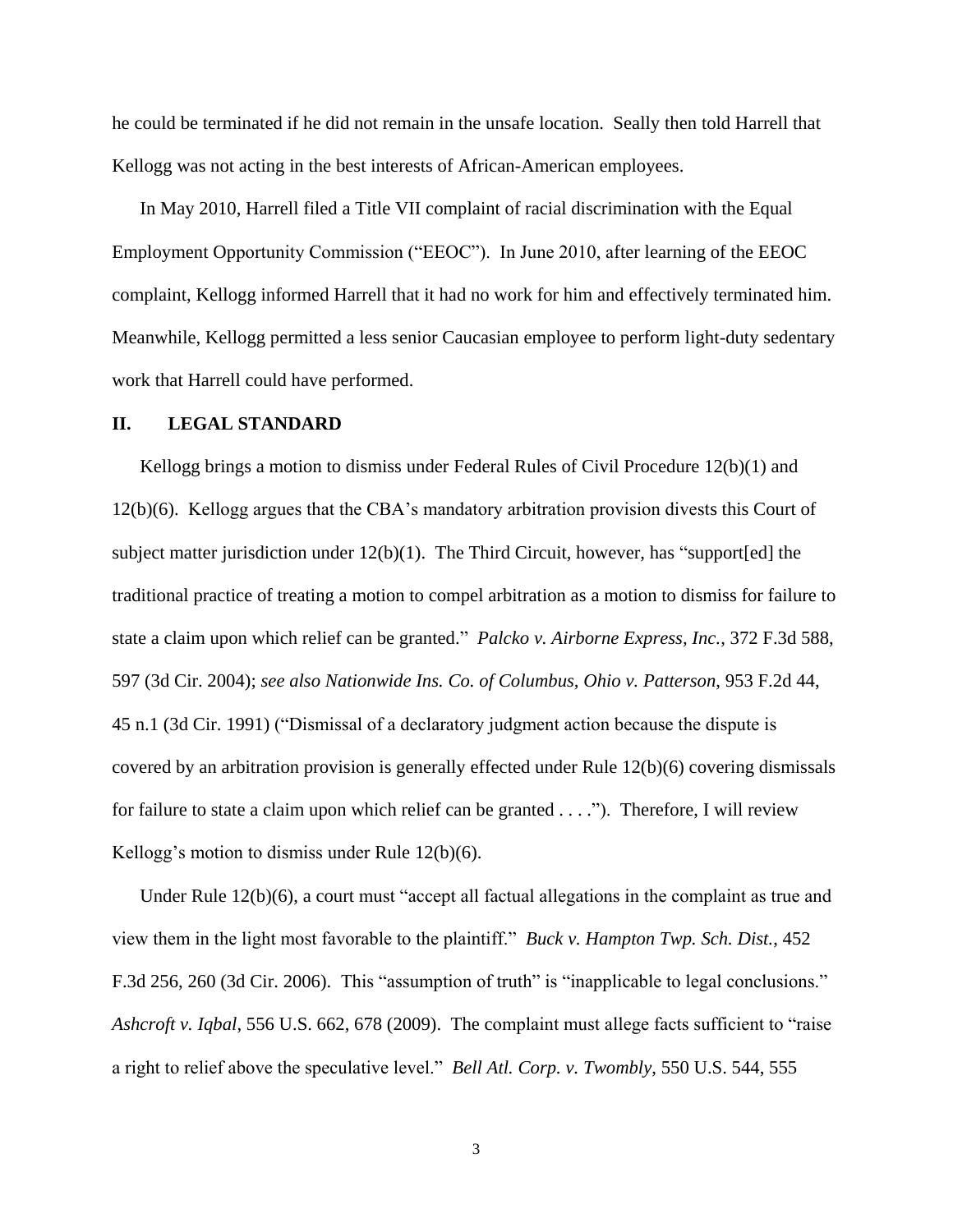(2007). "Threadbare recitals of the elements of a cause of action, supported by mere conclusory statements, do not suffice." *Iqbal*, 556 U.S. at 678. Rather, "a complaint must contain sufficient factual matter, accepted as true, to state a claim to relief that is plausible on its face." *Id.* (internal quotation marks omitted). "A claim has facial plausibility when the plaintiff pleads factual content that allows the court to draw the reasonable inference that the defendant is liable for the misconduct alleged." *Id.*

"As a general matter, a district court ruling on a motion to dismiss may not consider matters extraneous to the pleadings. However, an exception to the general rule is that a document integral to or explicitly relied upon in the complaint may be considered . . . ." *In re Burlington Coat Factory Sec. Litig.*, 114 F.3d 1410, 1426 (3d Cir. 1997) (emphasis omitted) (citations omitted) (internal quotation marks omitted). Thus, a court may "consider matters of public record, orders, exhibits attached to the complaint and items appearing in the record of the case." *Oshiver v. Levin, Fishbein, Sedran & Berman*, 38 F.3d 1380, 1384 n.2 (3d Cir. 1994). Further, "a court may consider an undisputedly authentic document that a defendant attaches as an exhibit to a motion to dismiss if the plaintiff's claims are based on the document."<sup>6</sup> *Pension Benefit Guar. Corp. v. White Consol. Indus., Inc.*, 998 F.2d 1192, 1196 (3d Cir. 1993).

#### **III. DISCUSSION**

 $\overline{a}$ 

Harrell brings claims under 42 U.S.C. § 1981, alleging racial discrimination, retaliation, and a hostile work environment. Kellogg moves to dismiss the claims for three reasons: (1) Harrell's claims are directly governed by the CBA, which requires him to arbitrate all grievances; (2) Harrell's claims require interpretation of the CBA; therefore they must go to arbitration; and (3)

<sup>&</sup>lt;sup>6</sup> Kellogg attached a copy of the CBA to its motion to dismiss. The authenticity of the CBA is undisputed. Therefore, I shall consider it when deciding Kellogg's motion.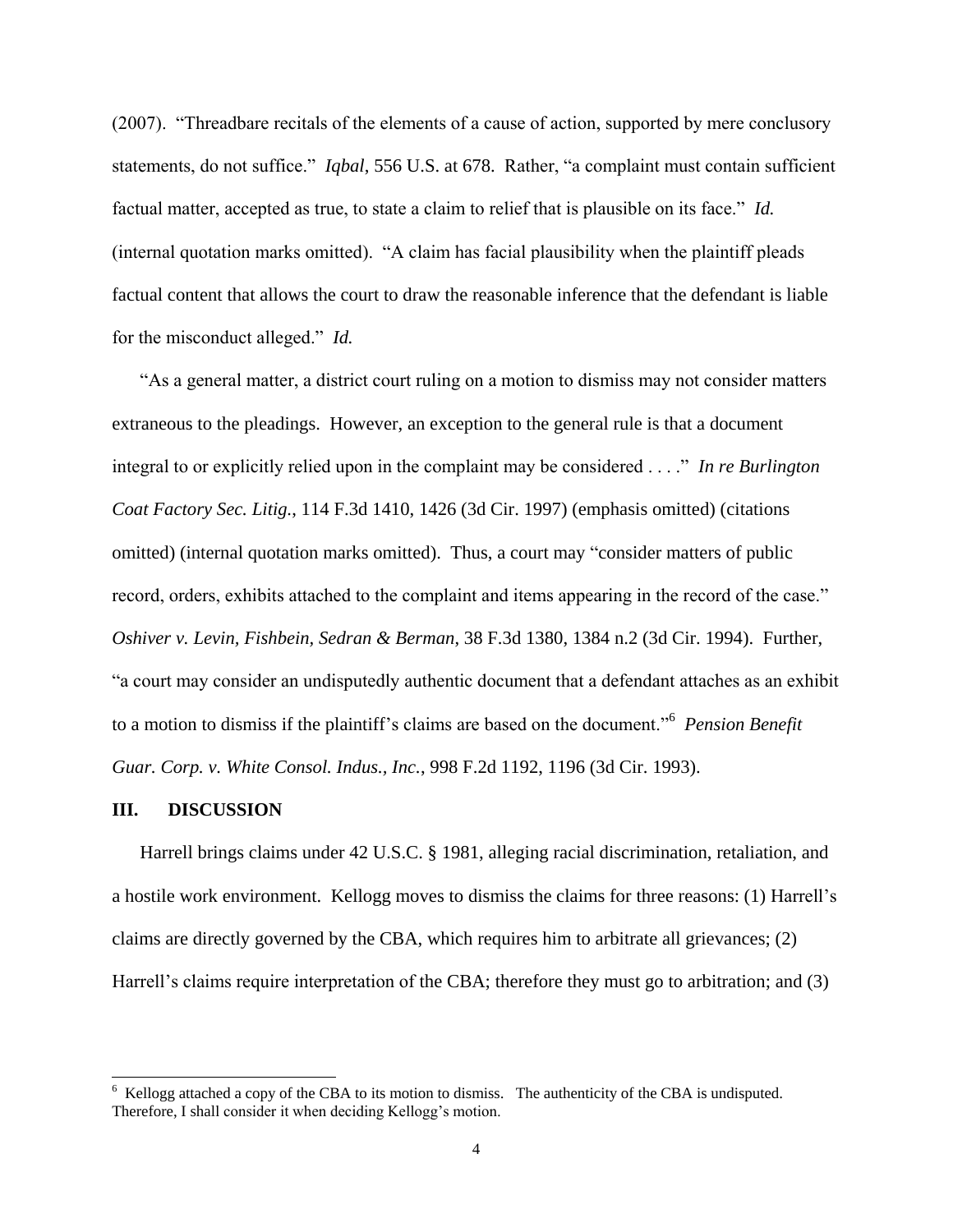Harrell waived all claims against Kellogg when he settled his prior workers' compensation claim.

#### **a. Does the CBA Explicitly Compel Harrell to Arbitrate His § 1981 Claims?**

Kellogg argues that the CBA requires Harrell to arbitrate his claims. Harrell counters that his claims are properly brought in federal court because the CBA does not govern his § 1981 discrimination claims.

In December 2007, the Union representing the warehousemen at the Philadelphia distribution center entered into a CBA with Kellogg. Harrell does not dispute the validity of the CBA. The CBA provides that all grievances are subject to binding arbitration. According to Article 4.1 of the CBA, "Grievances shall consist of disputes or disagreements concerning the interpretation and application of the provisions of this Agreement." Pl.'s Resp. Ex. 3, Art. 4.1. Although Article 4.1 contains no reference to discrimination claims, the CBA does contain a separate nondiscrimination provision that states:

The Employer and the Union agree not to discriminate against any qualified individual with respect to hiring, compensation, terms or conditions of employment because of such individual's race, color, religion, sex, national origin, disability, age, or because an employee is a Veteran of the Vietnam Era, nor will they limit, segregate or classify employees in any way to deprive any qualified individual employee of employment opportunities because of race, color, religion, sex, national origin, disability, age, or because an employee is a Veteran of the Vietnam Era. The Company and Union agree to abide by the Americans with Disabilities Act. Whenever any words are used in this Agreement in the masculine gender, they shall be construed as though they were also used in feminine gender.

*Id.* at Art. 1.4. The CBA does not mention § 1981.

The parties dispute whether Harrell's § 1981 claims are grievances that must be arbitrated. Harrell contends that his federal statutory claims are not grievances because grievances are defined as "disputes or disagreements concerning the interpretation and application of the provisions of this Agreement," *id.* at Art. 4.1, and § 1981 is not mentioned in any provision of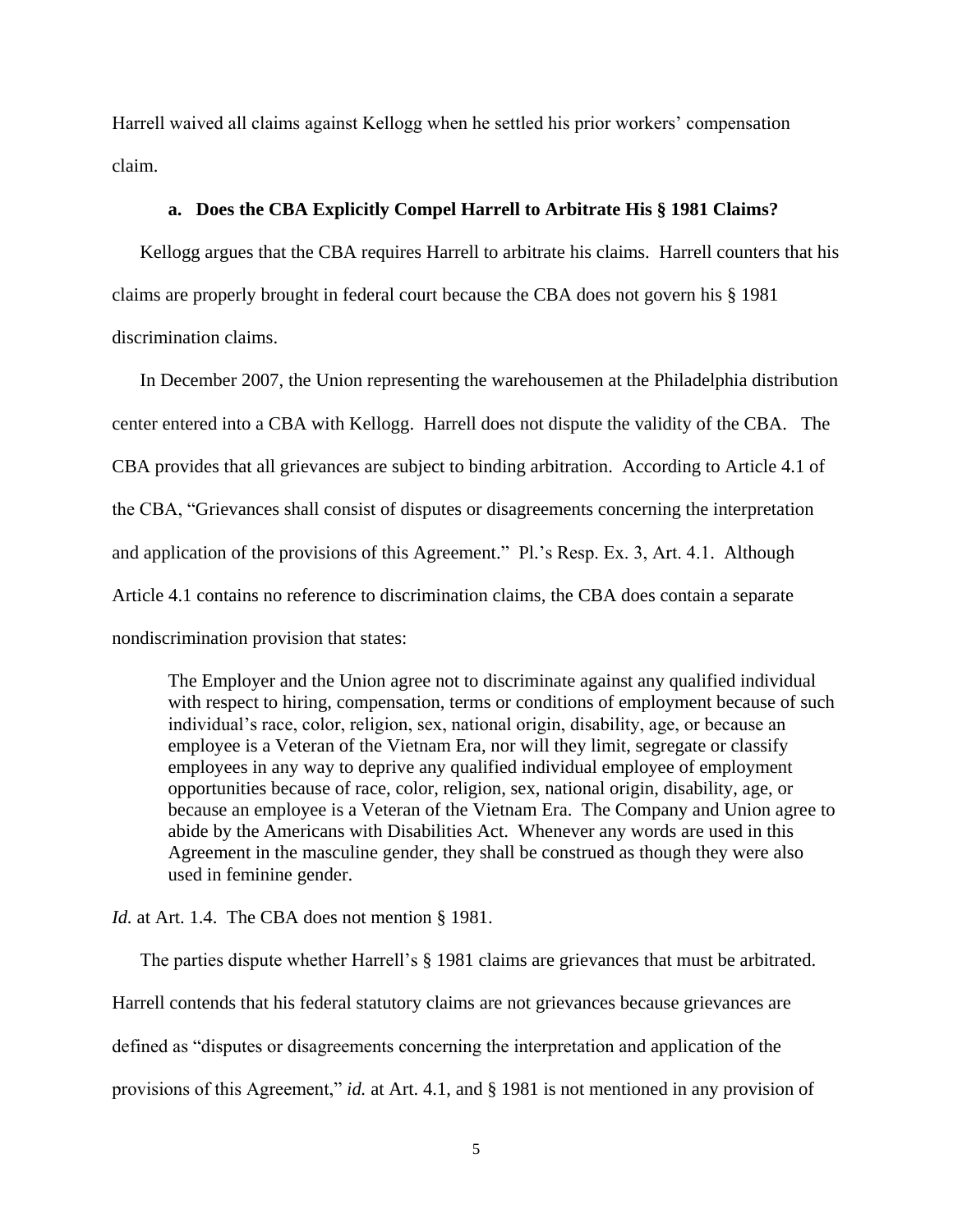the CBA. Thus Harrell argues that his § 1981 claims do not fall under the CBA. Kellogg contends that Harrell's § 1981 claims are grievances that must be arbitrated because the nondiscrimination provision of the CBA explicitly prohibits racial discrimination.

Although an employee generally has the right to pursue his/her federal statutory discrimination claims in federal court, an employee may "waive[] . . . the right to seek relief from a court in the first instance." *14 Penn Plaza LLC v. Pyett*, 556 U.S. 247, 265-66 (2009). While an employee's right to pursue his/her federal statutory claims in a judicial forum may be waived in his/her union-negotiated CBA, the Supreme Court has repeatedly required "that an agreement to arbitrate statutory antidiscrimination claims be 'explicitly stated' in the collectivebargaining agreement." *Pyett*, 556 U.S. at 258 (quoting *Wright v. Universal Maritime Service Corporation*, 525 U.S. 70, 80 (1998)); *see also Alexander v. Gardner-Denver Company*, 415 U.S. 36 (1974). While the Court has never defined what constitutes an explicit waiver, the Court in *Wright* and *Gardner-Denver* held that the CBA in question did not contain an explicit waiver, providing valuable insight into what does not constitute an explicit waiver. The teachings of *Gardner-Denver*, *Wright*, *Pyett*, and their appellate court progeny, make it clear that the CBA governing Harrell's employment did not explicitly waive his right to litigate his § 1981 claims in federal court. This memorandum analyzes the Supreme Court's views on union-negotiated waivers of an employee's right to litigate federal statutory discrimination claims, and addresses several appellate court opinions that rely upon these views.

In *Wright*, the Supreme Court addressed the following question presented by the case: Did the employee waive his right to seek relief in federal court for his Americans with Disabilities Act ("ADA") claim because his union had entered into a CBA that contained a general arbitration clause? 525 U.S. at 72. The CBA provided that "[m]atters under dispute" would be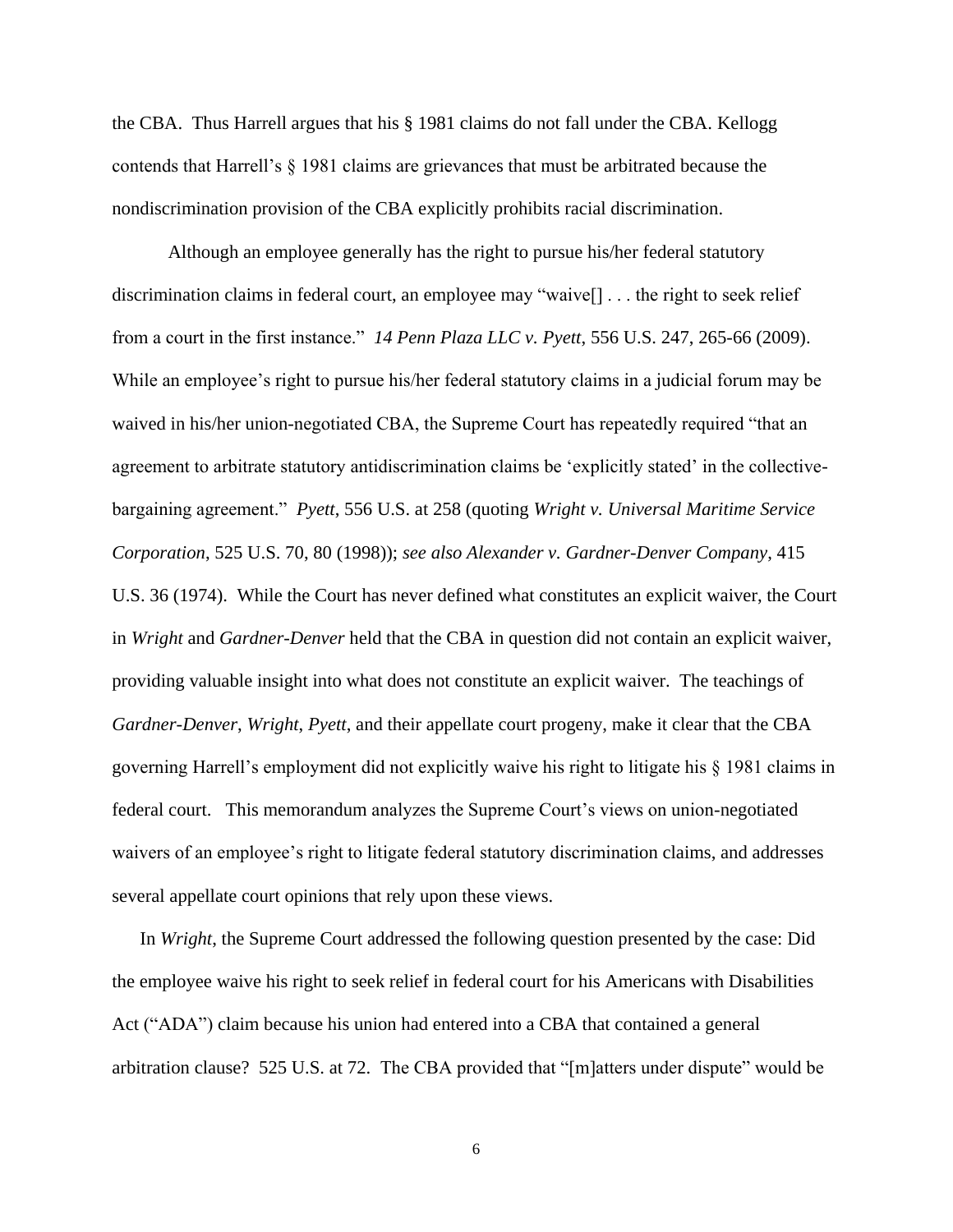submitted to arbitration, and that the "Agreement is intended to cover all matters affecting wages, hours, and other terms and conditions of employment . . . ." *Id.* at 72-73 (internal quotation marks omitted). Additionally, the CBA stated that "[i]t is the intention and purpose of all parties hereto that no provision or part of this Agreement shall be violative of any Federal or State Law." *Id.* at 73 (internal quotation marks omitted).

At the time *Wright* was decided, the law was unclear as to whether a union could ever negotiate to waive an employee's right to bring his/her federal statutory discrimination claims in federal court. *Id.* at 75-77. Without deciding whether a union-negotiated waiver could ever be enforceable, the Court side-stepped the issue by holding that a prerequisite to enforcing arbitration of federal statutory claims is that the waiver in the CBA "must be clear and unmistakable." *Id.* at 80 (internal quotation marks omitted). Thus the Court held that the waiver of the right to bring federal statutory discrimination claims must be "explicitly stated" in the CBA. *Id.* at 80 (internal quotation marks omitted).

In *Wright*, the Court found that the general provision "providing for arbitration of all '[m]atters under dispute,' . . . could be understood to mean matters in dispute under the contract," and noted that "the contract contains no explicit incorporation of statutory antidiscrimination requirements." *Id*. at 80. Therefore, the general arbitration provision did not contain an explicit waiver of the employee's right to bring his ADA claims in federal court. *Id.*  Additionally, the Court found that while a clause of the CBA stated that "no provision or part of this Agreement shall be violative of any Federal or State Law," it did not "mak[e] compliance with the ADA a contractual commitment that would be subject to the arbitration clause." *Id.* at 81 (internal quotation marks omitted). The Court held that the CBA did not contain a clear and unmistakable waiver of the employee's right to litigate his claims in federal court, and the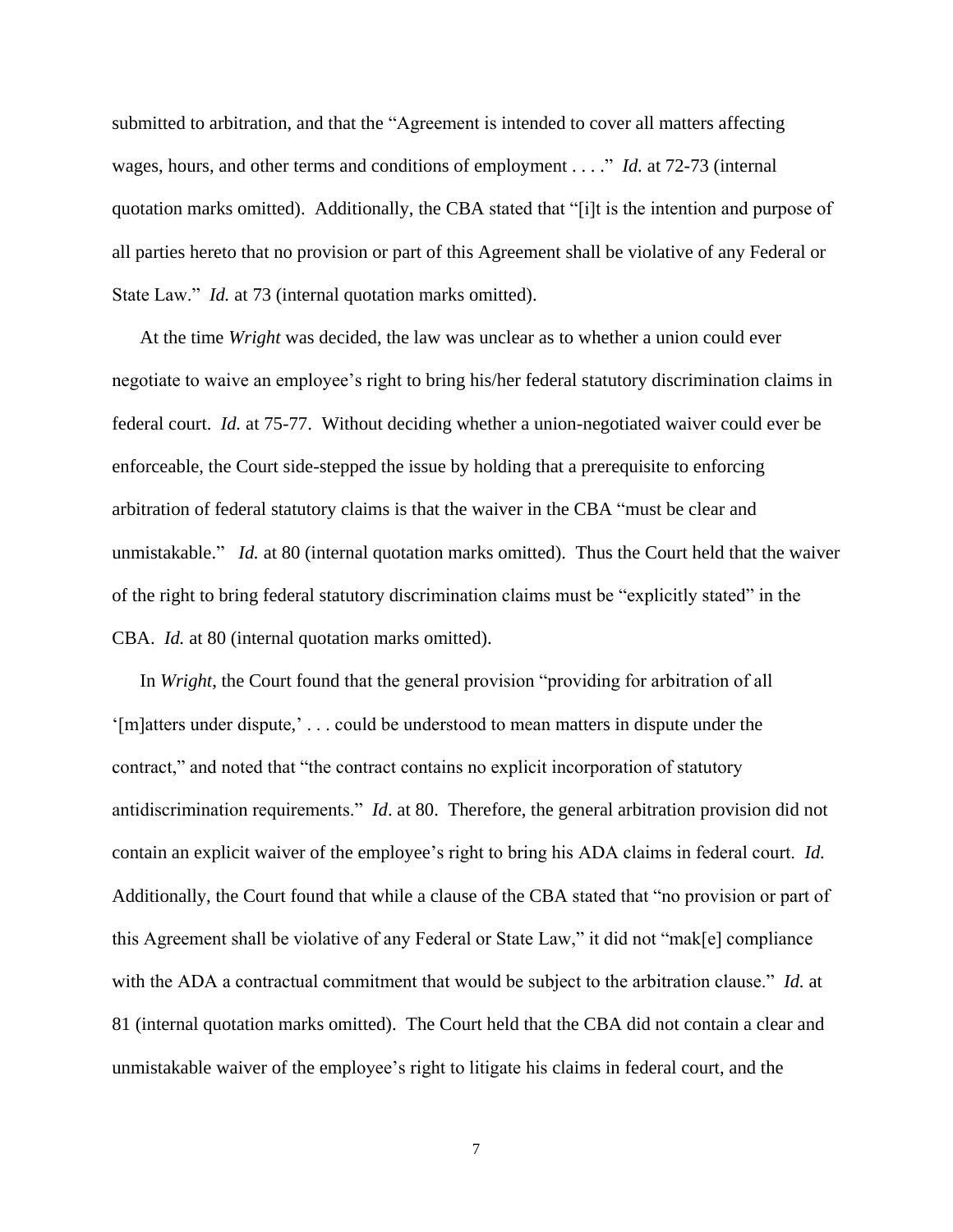employee could proceed with his lawsuit. *Id.* at 82. While the Court held that the waiver at issue was not explicit, it did not define what constitutes a clear and unmistakable waiver.

In *Pyett*, the Court resolved the key question left open in *Wright*: Is a CBA that clearly and unmistakably requires union members to arbitrate a federal statutory discrimination claim enforceable? 556 U.S. at 251, 273. In deciding this question, the Court affirmed its holding in *Wright*, which required that "an agreement to arbitrate statutory antidiscrimination claims be 'explicitly stated' in the collective-bargaining agreement." *Id.* at 258. However, unlike in *Wright*, the Court was not faced with the task of determining whether the arbitration provision in the CBA was explicit because it was conceded on appeal that the CBA explicitly required arbitration of the employees' federal statutory discrimination claims.<sup>7</sup> *Id*. at 272. Therefore, the Court did not tackle the task of defining what constitutes an explicit agreement to arbitrate federal statutory discrimination claims in a CBA.

Ultimately, the Court concluded that a collective-bargaining agreement that clearly and unmistakably requires arbitration of a federal antidiscrimination statute is enforceable. *Id.* at 274. In reaching this decision, the Court took the opportunity to reexamine its earlier opinion in *Gardner-Denver*. In doing so, the Court "disavow[ed] the antiarbitration dicta of *Gardner-Denver*," but reaffirmed its narrow holding that arbitration did not preclude the employee from bringing his Title VII claim in federal court because the "[t]he employee's collective-bargaining

 7 The nondiscrimination provision of the CBA in *Pyett* provided:

There shall be no discrimination against any present or future employee by reason of race, creed, color, age, disability, national origin, sex, union membership, or any other characteristic protected by law, including, but not limited to, claims made pursuant to Title VII of the Civil Rights Act, the Americans with Disabilities Act, the Age Discrimination in Employment Act, the New York State Human Rights Law, the New York City Human Rights Code, . . . or any other similar laws, rules, or regulations. All such claims shall be subject to the grievance and arbitration procedures . . . as the sole and exclusive remedy for violations.

*Pyett*, 556 U.S. at 251-52 (internal quotation marks omitted). Thus the Court had no difficulty accepting the parties' concession on appeal that the employee had explicitly waived his right to litigate his Age Discrimination in Employment Act claims.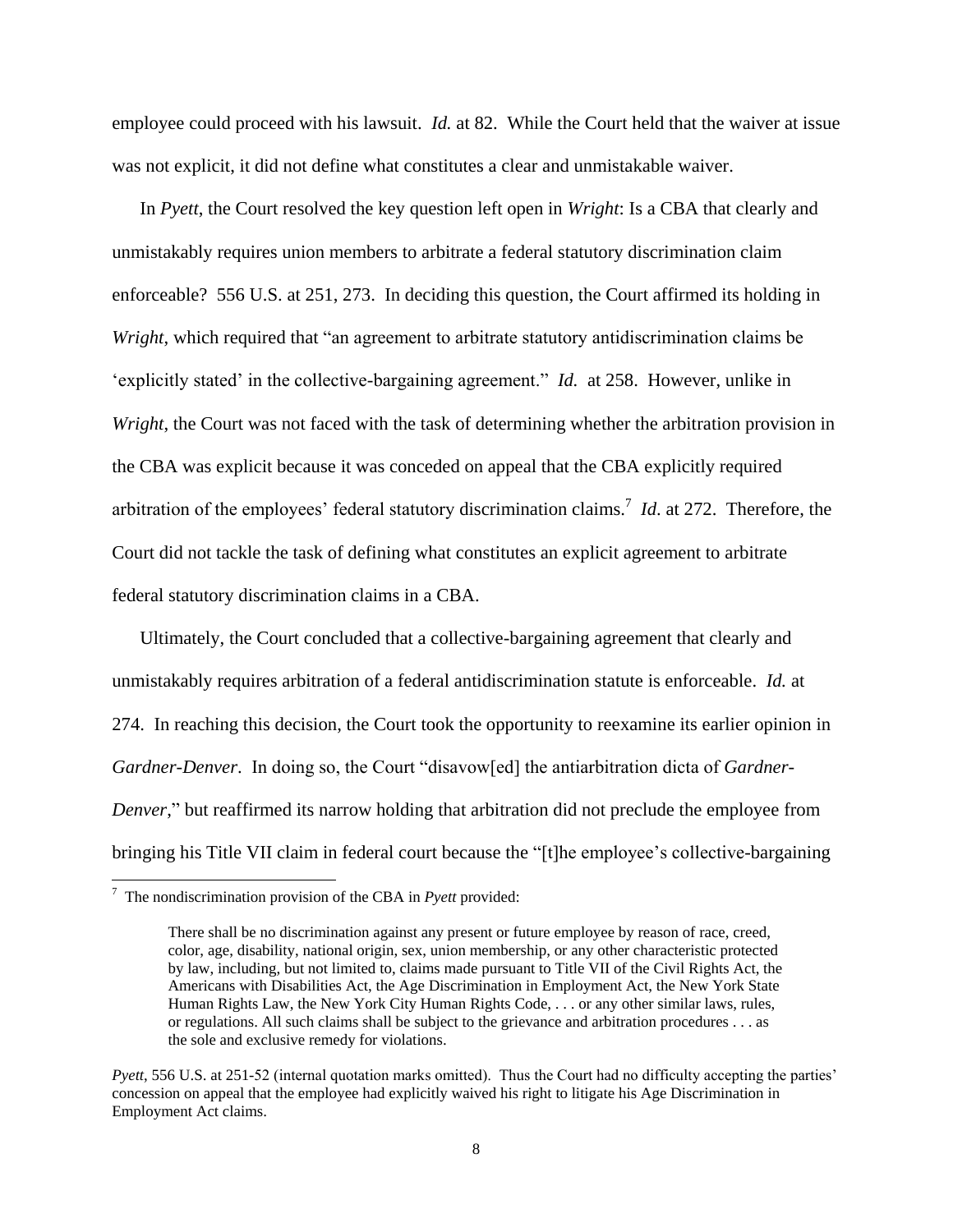agreement did not mandate arbitration of statutory antidiscrimination claims." *Id.* at 262, 267 n.9. In *Gardner-Denver*, the CBA mandated compulsory arbitration for any "differences aris(ing) between the Company and the Union as to the meaning and application of the provisions of this Agreement and any trouble aris(ing) in the plant." 415 U.S. at 40-41 (alteration in original) (internal quotation marks omitted). Additionally, the CBA contained a provision that "there shall be no discrimination against any employee on account of race, color, religion, sex, national origin, or ancestry." *Id.* at 39 (internal quotation marks omitted). Before bringing a claim in federal court, the employee had actually submitted to arbitration a claim that he was unjustly discharged because of his race. *Id.* at 42. The arbitrator ruled that the employee "had been discharged for just cause." *Id.* (internal quotation marks omitted). After losing in arbitration, the employee brought a claim in federal district court, alleging racial discrimination in violation of Title VII. *Id.* at 43. The district court held, and the Court of Appeals for the Tenth Circuit affirmed, that the employee had "voluntarily elected to pursue his grievance to final arbitration under the nondiscrimination clause of the collective-bargaining agreement, [and] was bound by the arbitral decision and thereby precluded from suing his employer under Title VII." *Id.* 

The Court in *Gardner-Denver* reversed the Tenth Circuit's decision. The Court recognized that the CBA did not expressly reference Title VII; rather it contained a general antidiscrimination provision. *Id.* at 39. Thus, the Court held that "[b]ecause the collectivebargaining agreement gave the arbitrator 'authority to resolve only questions of contractual rights,' his decision could not prevent the employee from bringing the Title VII claim in federal court 'regardless of whether certain contractual rights are similar to, or duplicative of, the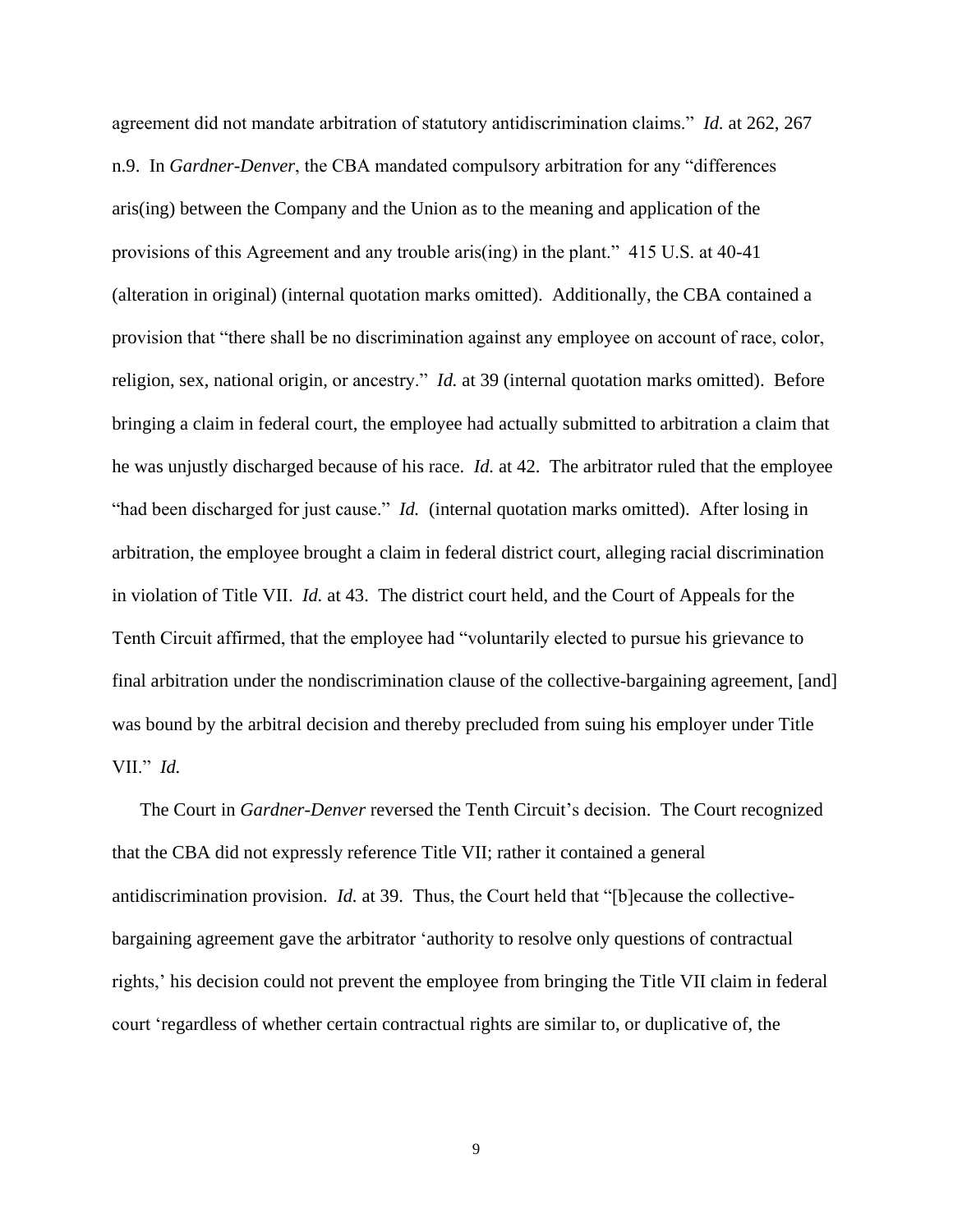substantive rights secured by Title VII.'" *Pyett*, 556 U.S. at 262 (quoting *Gardner-Denver*, 415 U.S. at 53-54).

Following the decision in *Pyett*, and its affirmation of *Gardner-Denver*, the Tenth Circuit was confronted with the question of whether an employee, who had arbitrated a contractual discrimination claim and received an adverse determination, could pursue statutory claims under Title VII and § 1981 in federal court. *See Matthews v. Denver Newspaper Agency LLP*, 649 F.3d 1199, 1201-03 (10th Cir. 2011). In *Matthews*, the CBA contained a general arbitration agreement that "applied only to disagreements as to the interpretation, application or construction *of this contract* [i.e. the CBA], including all disputes involving discharge or discipline." *Id.* at 1207 (alteration in original) (internal quotation marks omitted). Additionally, the CBA provided: "The Employer and the Union acknowledge continuation of their policies of no discrimination against employees and applicants on the basis of age, sex, race, religious beliefs, color, national origin or disability in accordance with and as required by applicable state and federal laws." *Id.* at 1202 (internal quotation marks omitted). The CBA never explicitly referenced Title VII or § 1981.

Based on *Gardner-Denver* and its progeny, the *Matthews* Court recognized that the "crucial inquiry is whether the CBA's arbitration provisions covered Matthew's statutory claims." *Id.* at 1206. Because the CBA only provided for arbitration of disagreements related to the interpretation, application, or construction of the CBA, the Tenth Circuit concluded that "Matthews's statutory claims consequently fall outside the scope of the arbitration agreement . . . ." *Id.* at 1207. "That Matthews's contractual rights and statutory rights were coterminous [was] of no moment" to the court because, while the CBA gave the arbitrator the power to resolve his contractual rights, the arbitrator did not have the authority to resolve his statutory rights. *Id.*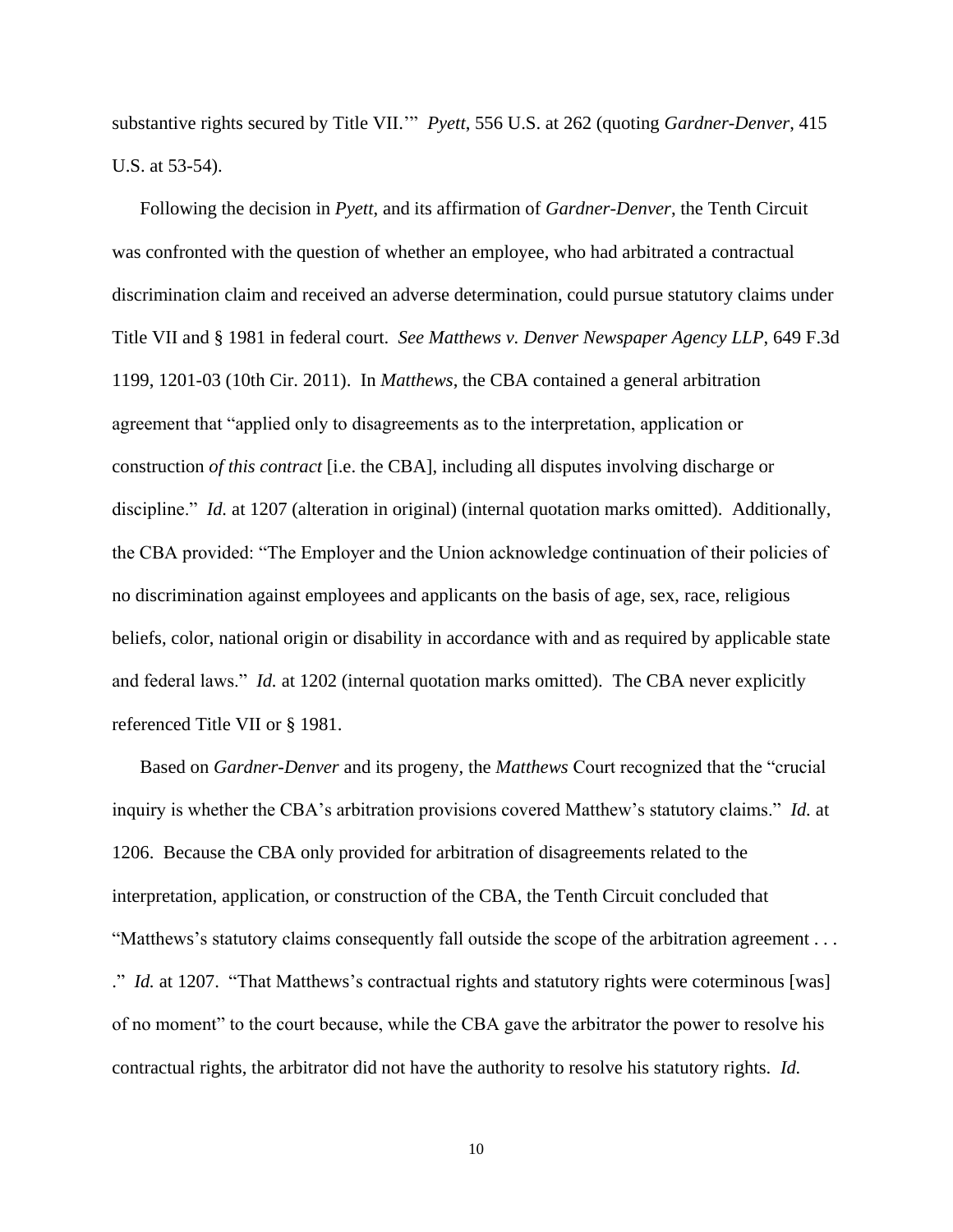Relying on the reasoning in *Gardner-Denver*, The Tenth Circuit held that the CBA did not require arbitration of the employee's statutory claims because it did not expressly waive his right to bring these claims in a judicial forum. *Id.* at 1206-1208.

In addition to *Wright*, *Gardner-Denver*, and *Matthews*, many courts have addressed the issue of whether a CBA clearly and unmistakably requires an employee to litigate his/her federal statutory claims. Several courts of appeals have concluded that a CBA that does not explicitly reference the federal statute at issue in the litigation, but includes a general arbitration provision, and in some instances an antidiscrimination provision, does not contain a sufficiently clear and unmistakable waiver of the employee's right to litigate his/her federal statutory discrimination claims in a judicial forum. *See, e.g., Rogers v. N.Y. Univ.*, 220 F.3d 73, 74, 76-77 (2d Cir. 2000), *abrogated on other grounds by Pyett*, 556 U.S. 247 (holding that a CBA with a general arbitration provision and a nondiscrimination provision that prohibits discrimination as defined by Federal, New York State, and New York City laws is insufficient to clearly and unmistakably waive the employee's right to litigate her ADA and FMLA claims); *Bratten v. SSI Servs., Inc.*, 185 F.3d 625, 631-32 (6th Cir. 1999) (holding that a CBA with a general arbitration provision and a nondiscrimination provision that prohibits discrimination based on disability and explicitly refers to Title VII is insufficient to clearly and unmistakably waive the employee's right to litigate his ADA claim); *Carson v. Giant Food, Inc.*, 175 F.3d 325, 332 (4th Cir. 1999) (holding that a CBA with a general arbitration provision and a nondiscrimination provision that prohibits discrimination based on race or age, but does not explicitly incorporate by reference federal statutory law is insufficient to clearly and unmistakably waive the employees' rights to litigate their federal statutory claims); *Quint v. A.E. Stanley Mfg. Co.*, 172 F.3d 1, 8-9 (1st Cir. 1999) (holding that a CBA with a general arbitration provision that lacked any explicit reference to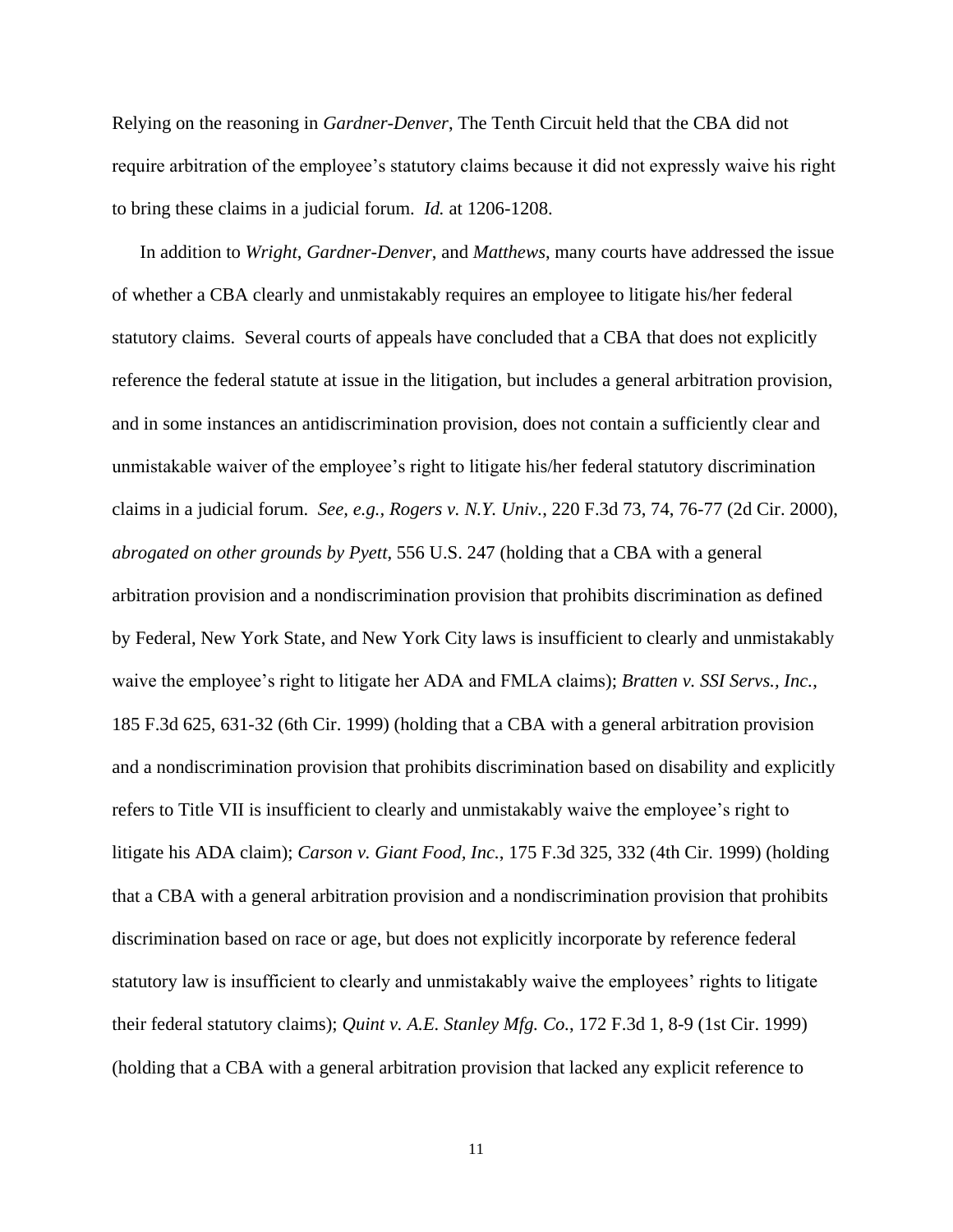federal antidiscrimination statutes is insufficient to clearly and unmistakably waive the employee's right to litigate her ADA claim).

Although the Supreme Court has never defined what constitutes an explicit waiver of the right to pursue federal statutory discrimination claims in a judicial forum, the Court in *Wright*  and *Gardner-Denver* have provided insight into what does not constitute an explicit waiver. The CBA governing Harrell's employment contains a general arbitration provision that compels Harrell to arbitrate "disputes or disagreements concerning the interpretation and application" of the CBA. Pl.'s Resp. Ex. 3, Art. 4.1. Additionally, the CBA contains a nondiscrimination provision that prohibits Harrell from discriminating on the basis of race. However, the CBA never mentions § 1981. "[P]ost *Wright* courts appear to be in agreement that a statute must specifically be mentioned in a CBA for it to even approach *Wright*'s 'clear and unmistakable' standard." *Bratten*, 185 F.3d at 631. The teachings of *Gardner-Denver*, *Matthews*, *Rogers*, *Bratten*, *Carson*, and *Quint* lead to the clear conclusion that a CBA with a general arbitration provision and a nondiscrimination provision that does not expressly mention the federal antidiscrimination statute under which the employee seeks redress, does not contain an explicit waiver to the employee's right to litigate his/her statutory claims in a judicial forum. While the nondiscrimination provision in the CBA governing Harrell's employment expressly mentions the ADA, Harrell only brings claims under § 1981; thus the explicit reference to the ADA is inconsequential. *See Bratten*, 185 F.3d at 631 (holding that a CBA that expressly mentioned Title VII did not explicitly waive the employee's right to litigate his ADA claim in federal court). The CBA at issue did not clearly and unmistakably waive Harrell's right to litigate his § 1981 claims in federal court. Therefore, I will deny Kellogg's motion to dismiss on the basis that the CBA compels arbitration of Harrell's § 1981 claims.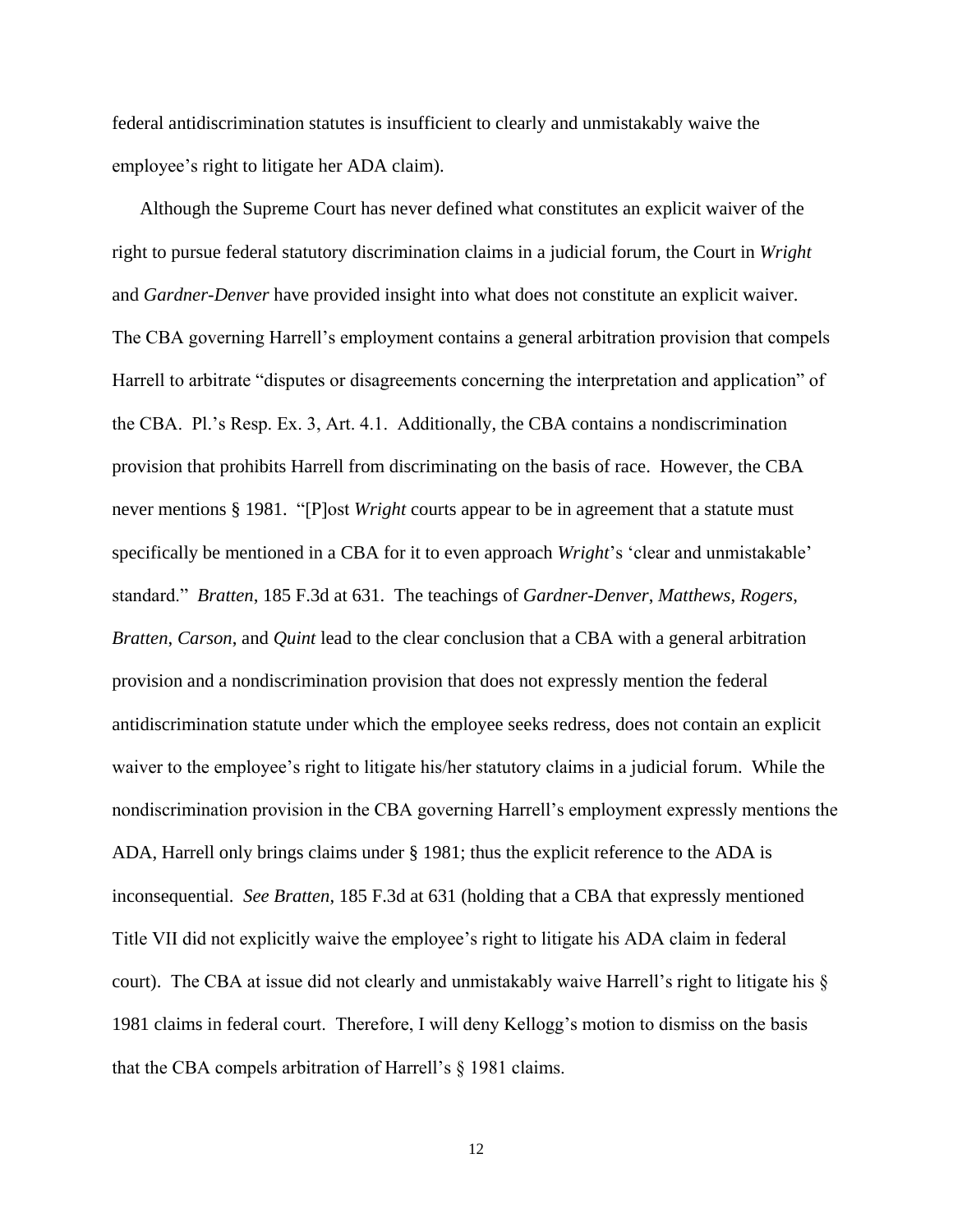# **b. Do Harrell's § 1981 Claims Require Interpretation of the CBA, thereby Compelling Harrell to Arbitrate Them?**

Kellogg argues that Harrell's claims require an interpretation of the CBA, specifically Article 20's "Transitional Duty Program." Under Kellogg's line of reasoning, Harrell's claims are not strictly statutory claims because they also require contractual interpretation. Thus, Kellogg argues that the CBA's mandatory grievance process governs, and Harrell's claims should be dismissed or stayed pending resolution of the arbitration.

The potentially applicable sections of Article 20 provide:

- 1. The Company, at its option, may put in place a Transitional Duty Program. The Company agrees to cooperate toward the prompt disposition of employee on-the-job injury claims. The Employer shall provide workers' compensation protection for all employees required by state law, if the injury arose out of or in the course of employment. . . .
- 6. (A) Kellogg's Snacks shall offer transitional assignments to those employees who are temporarily limited due to a compensable worker's [sic] compensation injury and who have received a detailed medical release from the attending physician clearly setting forth the limitations under which the employee may perform such transitional assignments. Assignments must be made in strict compliance with physical restrictions as outlined by the attending physician(s). . . .
- 7. (A) The assignment of transitional assignments shall be in compliance of the seniority provisions of the Collective Bargaining Agreement (CBA). However, should an employee remain on transitional duty, the Company shall have the right to have the employee reevaluated by a Company appointed physician in accordance with Workman's Compensation statutes (twice annually)

(B) The transitional work assignment may include tasks that are not covered by the current Collective Bargaining Agreement (CBA), nor shall be considered as falling under the terms and working conditions of the CBA now or in the future. These tasks shall only be offered to employees on the Transitional Duty Program. The nonbargaining unit tasks may include such items as filing, scheduling, clerical duties, duties related to the delivery of product, other office related duties, etc. . . .

11. The Union and Employer agree to abide by all state and federal laws and regulations.

Pl.'s Resp. Ex. 3, Art. 20.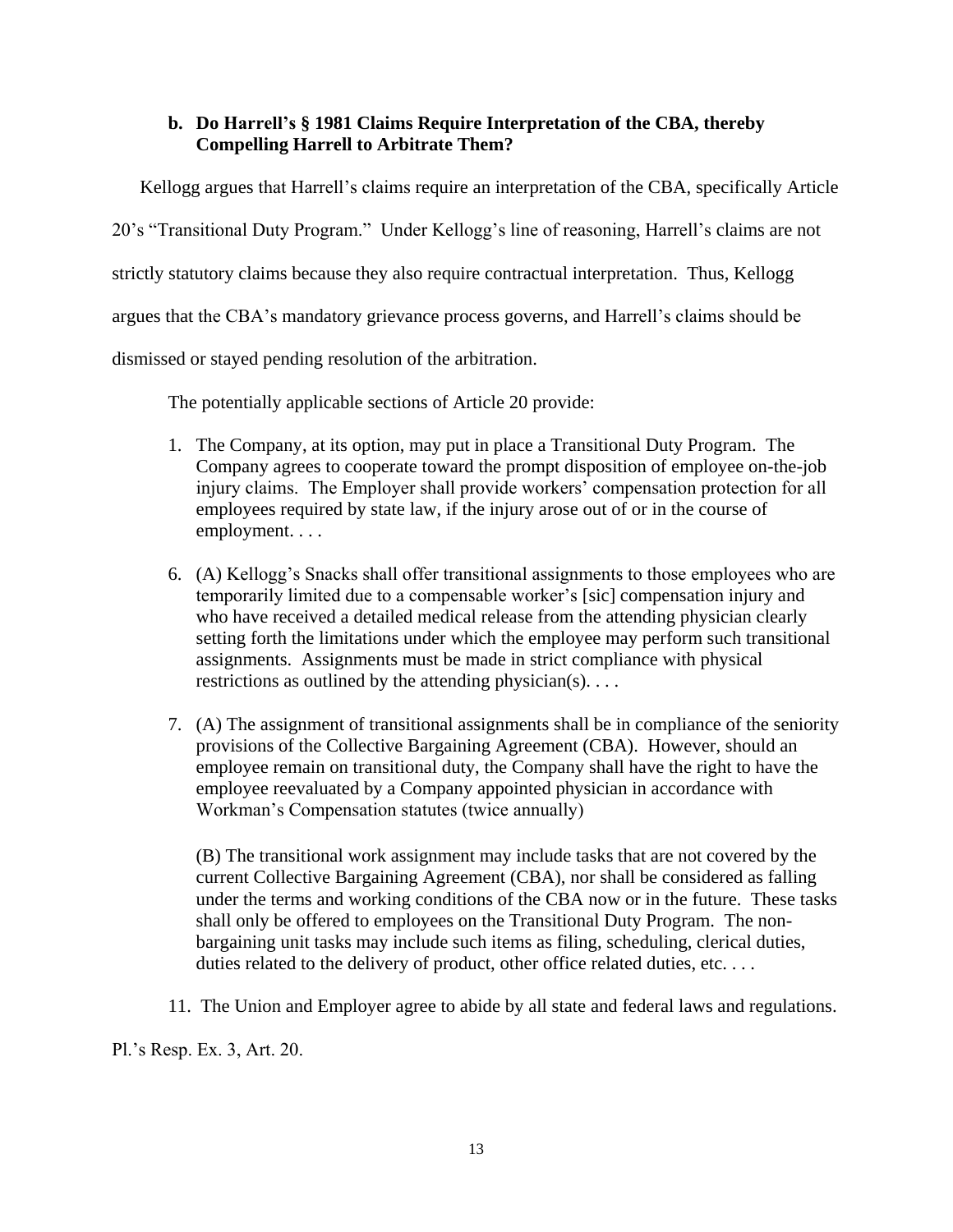According to Kellogg, Harrell's claims focus on transitional duty and require the interpretation of the above provisions addressing the assignment of such duty. At the motion to dismiss stage, a court must "accept all factual allegations in the complaint as true and view them in the light most favorable to the plaintiff." *Buck*, 452 F.3d at 260. Based on the facts alleged in the Complaint, Harrell's claims are straightforward § 1981 claims that do not require an interpretation of the CBA. Although Harrell's claims do not appear from the face of the Complaint to require interpretation of the CBA, discovery might yield another conclusion. Therefore, I will deny Kellogg's motion to dismiss on the basis that Harrell's § 1981 claims require interpretation of the CBA, and thereby require arbitration. However, Kellogg may raise this issue at a later stage of the litigation.

#### **c. Has Harrell Waived His Claims Against Kellogg?**

Kellogg argues that Harrell's Complaint should be dismissed because Harrell released any and all claims against Kellogg when he signed his workers' compensation settlement agreement. Harrell counters that the agreement only released his workers' compensation claims and did not cover statutory discrimination claims; therefore, he is permitted to proceed with his § 1981 claims.

In support of its argument, Kellogg attaches the September 21, 2011 settlement agreement to its motion to dismiss. Harrell argues that the court cannot review the settlement agreement at this stage of the litigation. Under Rule  $12(b)(6)$ , a district court generally may not review matters extraneous to the pleadings. *See In re Burlington Coat Factory Sec. Litig.*, 114 F.3d 1410, 1426 (3d Cir. 1997). Although there are exceptions to the general rule, they do not apply to the settlement agreement. The settlement agreement is not "*integral to or explicitly relied upon* in the complaint." *Id.* (internal quotation marks omitted). The Complaint makes no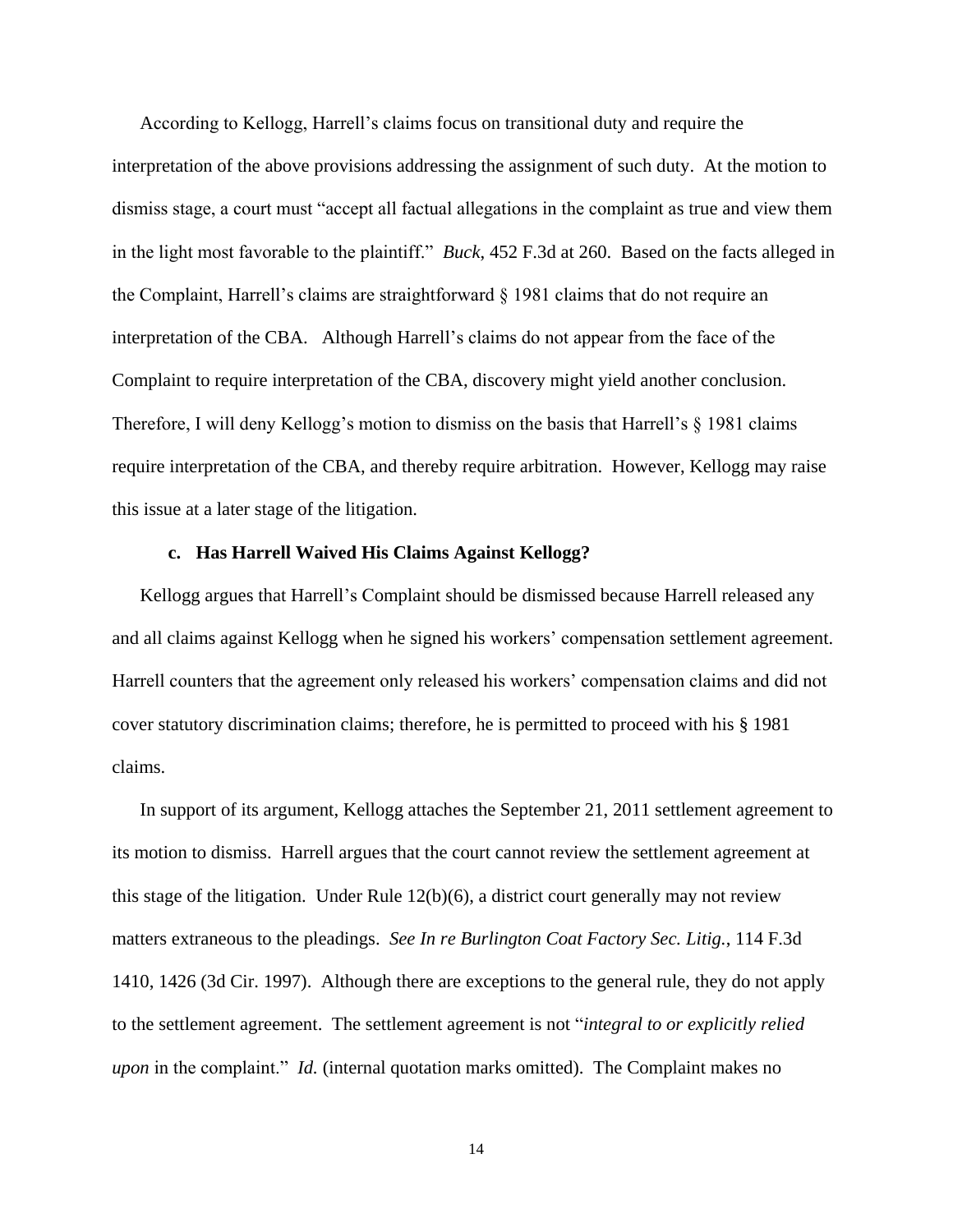reference to the settlement agreement, and Harrell does not assert that the agreement applies to the three statutory discrimination claims alleged in the Complaint. Therefore, I will not address Kellogg's allegation that by entering into the settlement agreement Harrell has waived all claims against Kellogg. I will deny Kellogg's motion to dismiss based on this allegation. However, Kellogg may raise this issue at a later stage of the litigation.<sup>8</sup>

## **IV. CONCLUSION**

For the reasons set forth above, I will deny Kellogg's motion to dismiss.

**s/** Anita B. Brody

\_\_\_\_\_\_\_\_\_\_\_\_\_\_\_\_\_\_\_\_\_\_\_\_\_\_

ANITA B. BRODY, J.

Copies **VIA ECF** on \_\_\_\_\_\_\_\_\_\_ to: Copies **MAILED** on \_\_\_\_\_\_\_ to:

 $\overline{a}$ 

 $8$  Additionally, I will not examine the resignation letter included with the settlement agreement at the motion to dismiss stage. Kellogg may also raise its argument regarding judicial estoppel at a later stage of the litigation. Discovery is necessary to determine the circumstances surrounding Harrell's termination.